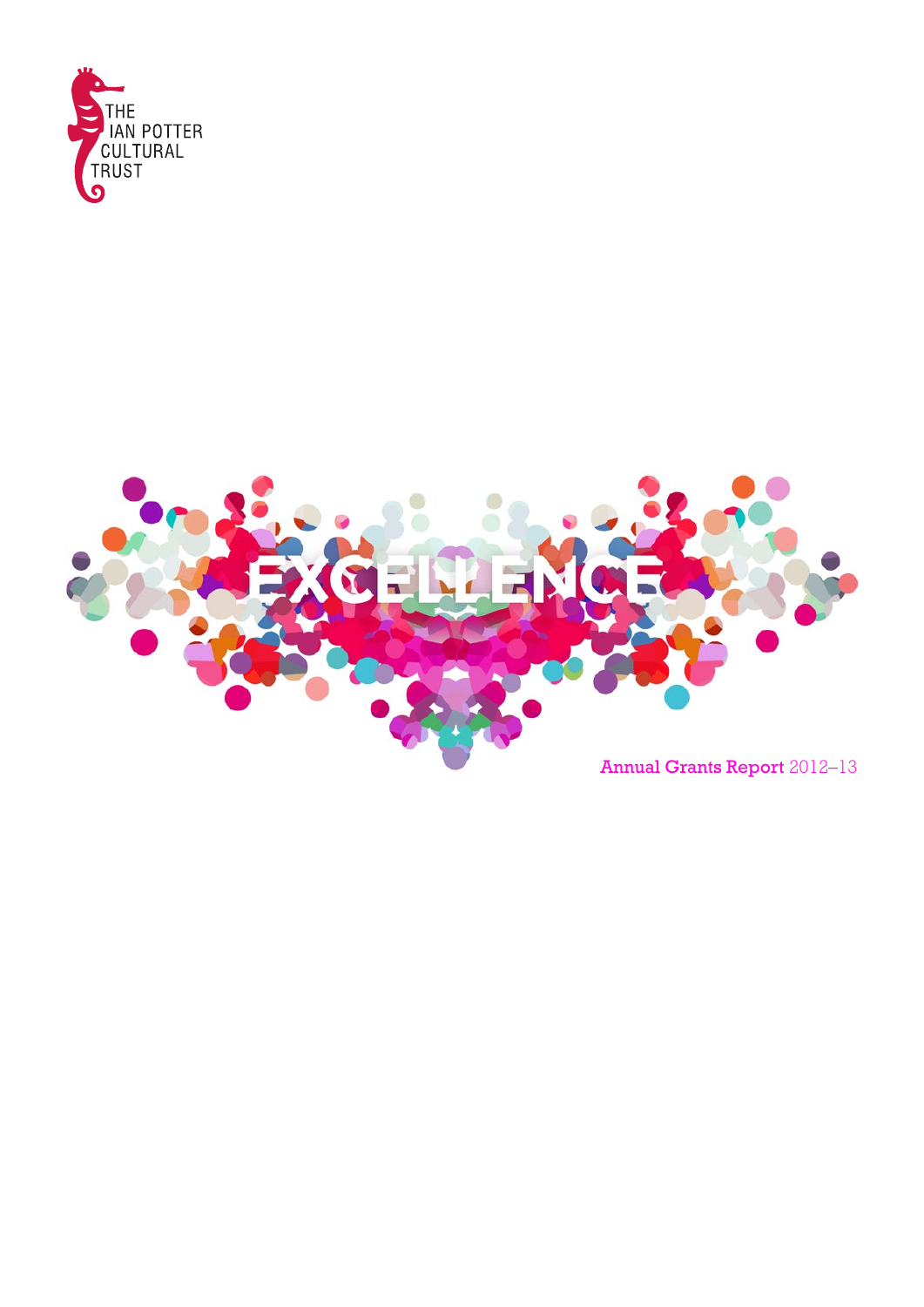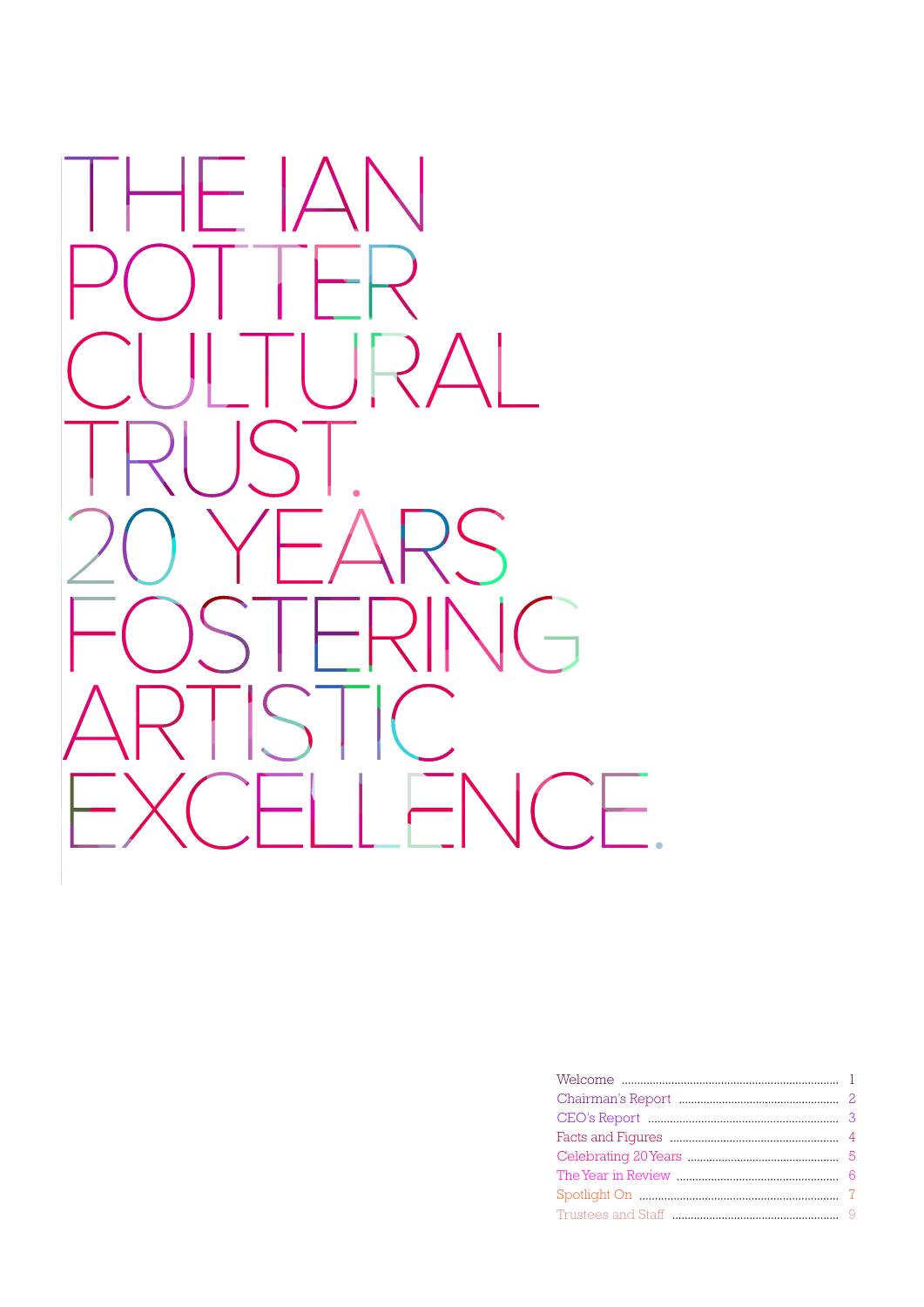# **FUNDING PRINCIPLES**

# <span id="page-2-0"></span>WELCOME

**Two decades since The Ian Potter Cultural Trust was established by The Ian Potter Foundation, its support of individual artists remains unique in Australia.**

With a remit to encourage the diversity and excellence of emerging Australian artists, the Cultural Trust has assisted the professional development of more than 1,200 individuals. The Cultural Trust's grants afford talented artists the opportunity to travel overseas, meeting with and learning from their peers, participating in competitions, showcasing their talent and undertaking research, study and training.

### **The Cultural Trust funds nationally, from visual to performing arts and music to literature, spanning traditional art forms through to experimental mediums.**

In addition to professional development grants for individual artists, the Trust runs a program of major arts commissions which have included sculpture, music (composition) and, as of this year, the Ian Potter Moving Image Commission.

#### **FUNDING PRINCIPLES**

- The Trust's funding is governed by a commitment to excellence. We support individuals who are passionate about their work and have the potential to be outstanding in their field in an international context.
- The Trust seeks to encourage diversity, distinction and opportunity for emerging artists in Australia.

#### **WHO DO WE SUPPORT?**

- The Trust assists emerging or early-career artists.
- We support applicants who can demonstrate both initiative and exceptional talent together with an ability to convert their ambitions to reality.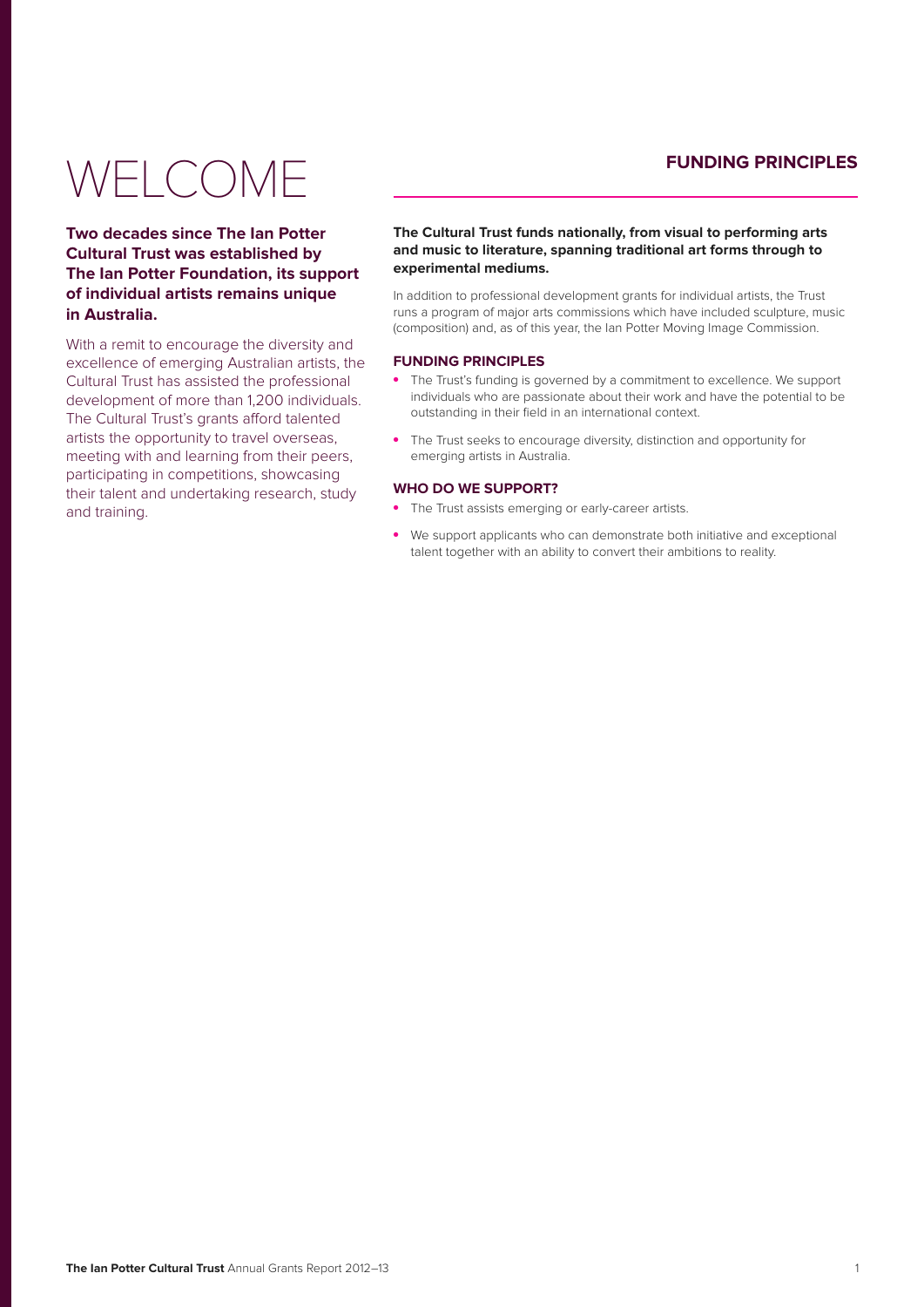## **CHAIRMAN'S REPORT**

# <span id="page-3-0"></span>IAIRMAN'S REPORT

- Original purpose of The Ian Potter Cultural Trust remains prescient after 20 years
- Feedback from grantees and the sector provides assurance that the Trust's approach continues to be of value

**Despite the 1991 demise of the Elizabethan Theatre Trust – through which The Ian Potter Foundation had previously given much of its support to individual artists – Sir Ian Potter and the Board of Governors firmly believed that the need to support individual artists remained.**

In the absence of any equivalent alternatives, the Board of the Foundation agreed to establish The Ian Potter Cultural Trust with the specific purpose of encouraging excellence through the support of Australia's artists. It was decided that the Cultural Trust would focus on providing grants for international travel that would assist artists' professional development. This individual funding would help to ensure that our most promising artists would have the opportunity to benefit from the stimulation and knowledge gained from exposure to international opportunities. The Ian Potter Cultural Trust made its first grants in 1993.

We have much to celebrate about what has been achieved in the first 20 years of the Cultural Trust's existence. Over 1,200 artists have been supported through \$5.7 million in grants. These artists have represented themselves and our country, travelling to the far reaches of the globe. They encompass almost every art form: music, dance, painting, sculpture, circus arts and even shoe design. The Cultural Trust remains unique in its approach and focus.

It's hard to measure the impact that these grants have had. But we became more aware than ever of their value as we celebrated our twentieth year and heard stories told by many grantees about the importance of the Cultural Trust's grants to their personal and professional development.

This year 94 artists joined our Cultural Trust community. Like those before them, they will travel to destinations around the globe to pursue their passion and hone their skills on the world stage. It is these individuals who are the building blocks of our arts culture. We look forward to continuing the journey with all our grantees – past, present and future.

**Charles Goode AC** Chairman

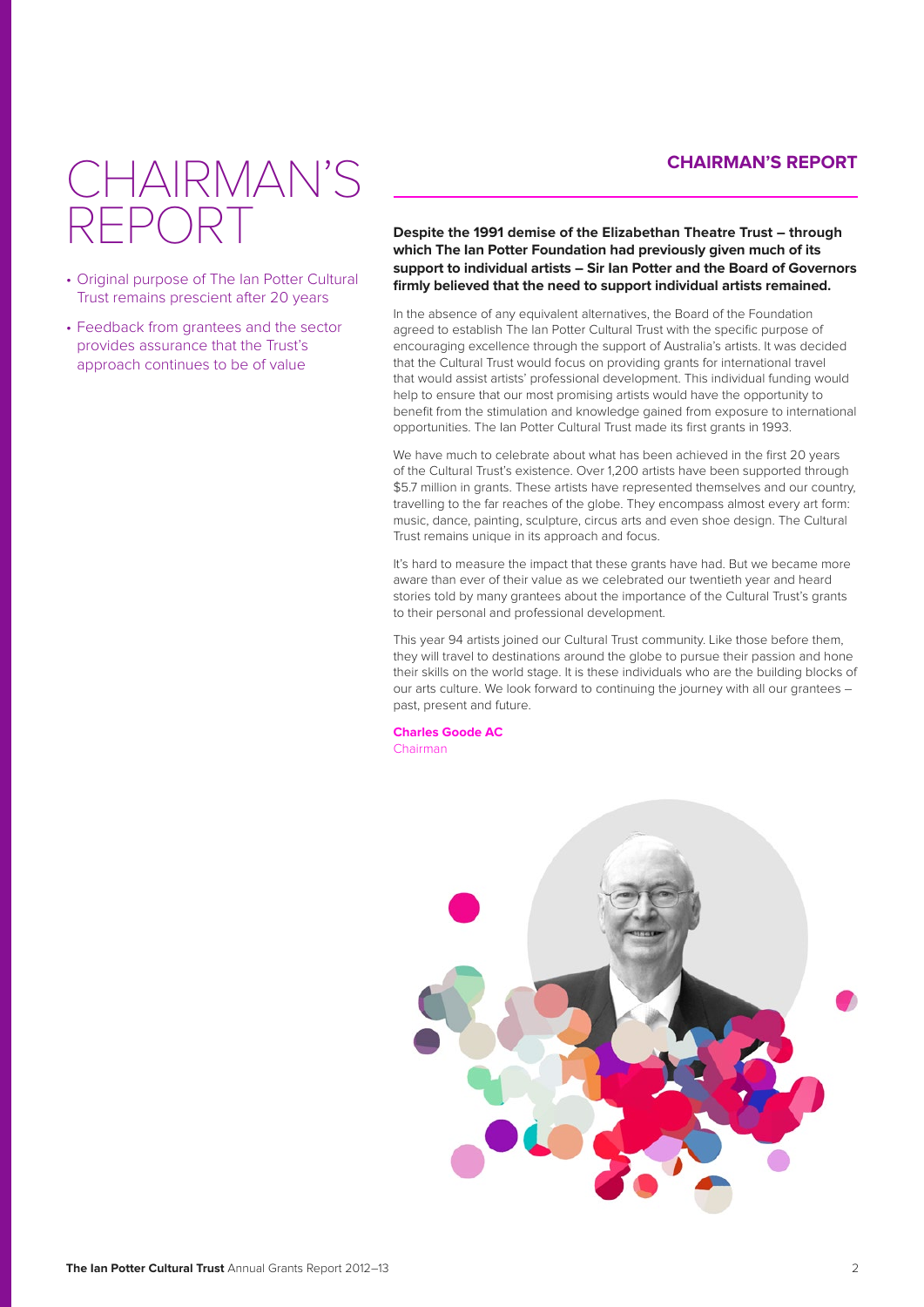# **CEO'S REPORT**

# <span id="page-4-0"></span>CEO'S REPORT

- Twentieth year celebrates unique contribution to Australian arts sector
- Celebrations provide opportunity to foster connections and networks between grantees
- The new online grants database to list all Cultural Trust grants.

#### **This year, The Ian Potter Cultural Trust assisted 94 Australian artists to travel to 24 different countries.**

That so many grantees continue to be accepted into sought-after international residencies and study placements is a testament to their own dedication and commitment to their practices. It is also a great indication of the calibre and health of the arts sector in Australia.

The Trust's funding not only helps to give emerging artists the chance to seek experience beyond Australia; it enables them to return with new skills and knowledge to be shared. As these artists share the benefits of their experiences and perspectives, they create a stronger, more vibrant artistic community, which contributes to the broader Australian society in countless ways.

Reaching out to reconnect with past grantees as part of our twentieth anniversary activities had many benefits. One of these was hearing stories of where grantees' journeys have taken them since their grant. Though we would have loved to have shared the celebrations with each and every grantee, responses to our gala invitation that came from the corners of the globe were further reinforcement of the value and importance of the Trust's support. Among the regrets received from those unable to attend the event, we heard: "It's the opening night of my new exhibition!" or "I am conducting in Saint Petersburg" or "I am running a theatre company in London".

For those who did attend the 20th Anniversary Gala at Melbourne's Recital Centre there were opportunities to gain a greater appreciation of the scope of the Trust's support, as well as a chance to network and connect with other grantees and to feel part of a community of artists who exemplify the adventurous spirit of the current era in Australian arts. We hope to find more ways to facilitate these connections in the years to come. As Lady Potter says in the video about our twentieth anniversary, it's wonderful to think that in future we will continue to have grantees pursuing such rich and varied careers and who will come back to help us help others.

Our twentieth year also heralds our first fully online Annual Grants Report, a new website and the introduction of our new online grants database, which will ultimately include the details of all the Cultural Trust's grants.

I would like to thank the staff for all their efforts in making this milestone year so remarkable and helping to set the stage for the Cultural Trust's future growth and development.

#### **Janet Hirst**

Chief Executive Officer

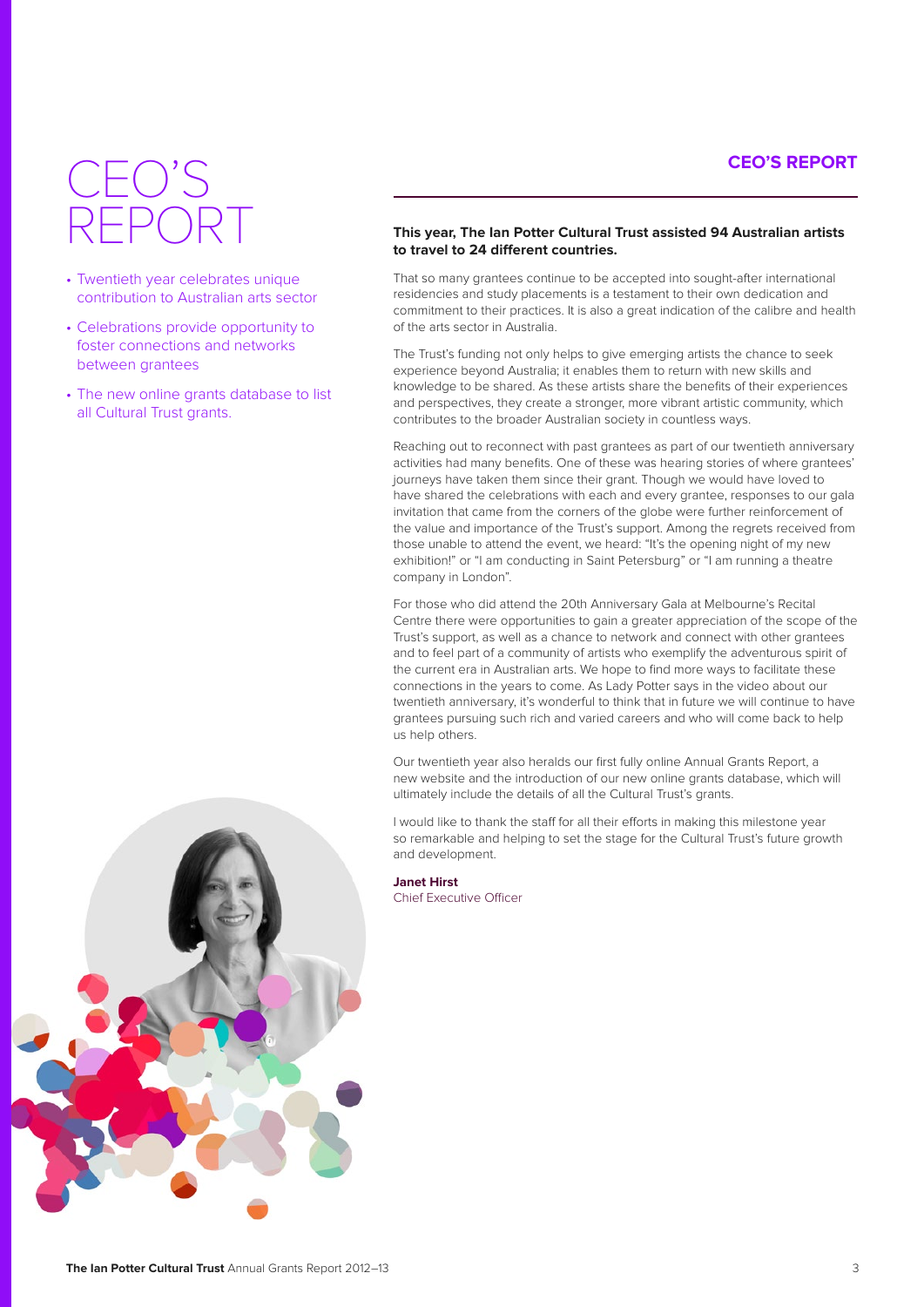# **FACTS AND FIGURES**

# <span id="page-5-0"></span>FACTS AND FIGURES

- Largest total amount of grants approved in a single year
- Musicians received the largest percentage of grants this year (excepting the Moving Image Commission), followed by artists in the performing arts
- USA remains the dominant destination for grantees

### **GRANTS APPROVED 2012–13**



\*This figure includes the Ian Potter Moving Image Commission valued at \$100,000

### **GRANTS BY ARTS PRACTICE**



See the complete list of 2012-13 grantees.



## COUNTRIES VISITED

USA 34 • UK 23 • GERMANY 10 • FRANCE 8 • AUSTRIA 5 • NETHERLANDS 4 • CANADA 2 • ITALY 2 • SWEDEN 2 • BELGIUM 1 • CAMBODIA 1 • CHINA 1 • CZECH REPUBLIC 1 • DENMARK 1 • GREECE 1 • INDIA 1 • INDONESIA 1 • ISRAEL 1 • JAPAN 1 • NORWAY 1 • NZ 1 • SWITZERLAND 1 • TAIWAN 1 · TURKEY 1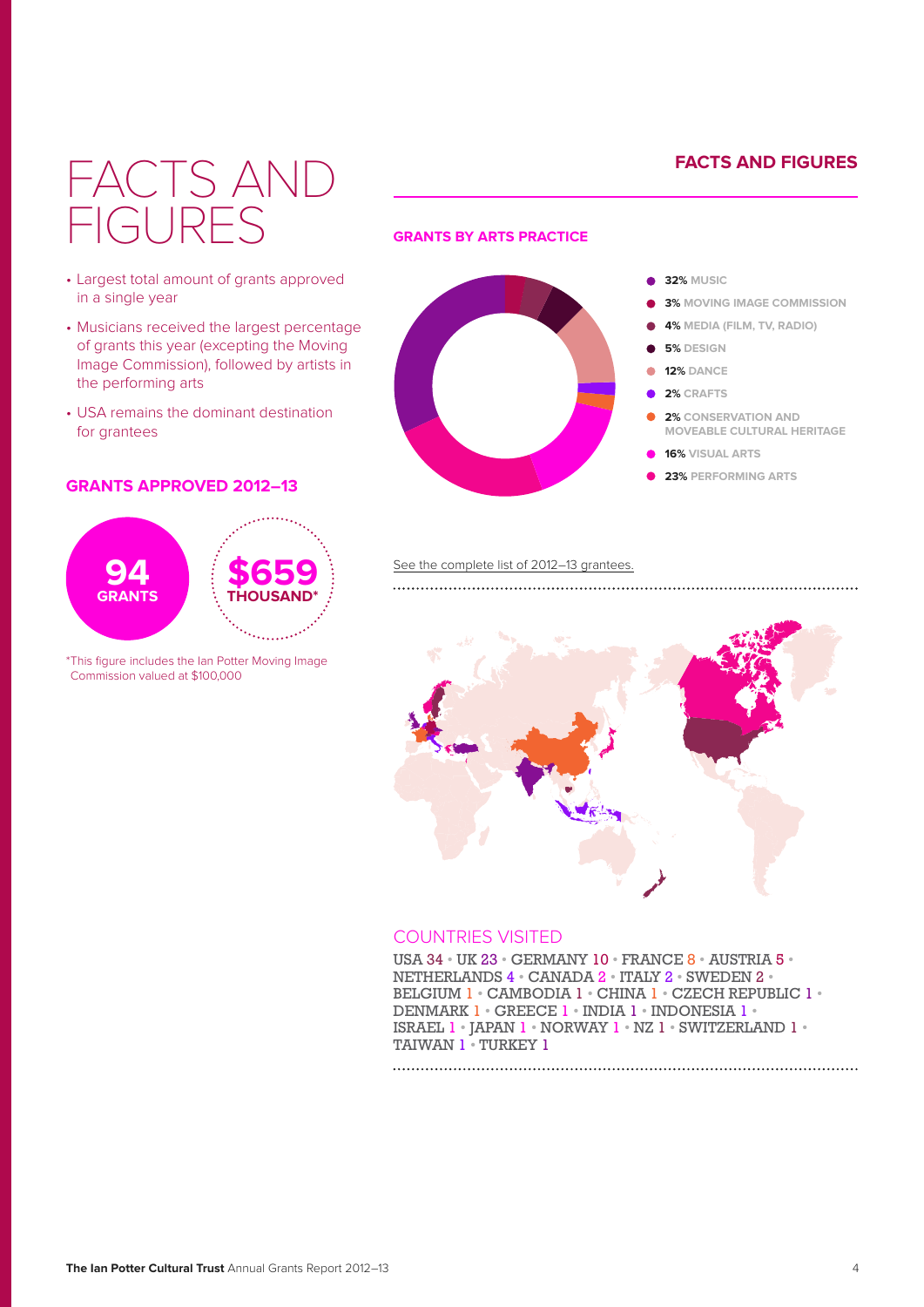# **CELEBRATING 20 YEARS**

# <span id="page-6-0"></span>**CELEBRATING** 20 YEARS

- Travel to Asia continues to increase, with grantees undertaking projects in Japan, Taiwan, Indonesia, Cambodia and China
- Participants in the 20th Anniversary Gala represented the whole spectrum of the Arts and the duration of the Trust's history – including a performance by inaugural grant recipient Michael Kieran Harvey



**Highlights from The Ian Potter Cultural Trust's Twentieth Anniversary Celebration at the Melbourne Recital Centre in October 2013.**

### **In October 2013, we celebrated the first 20 years of the Trust's life and the ways in which it has helped so many artists' personal journeys take flight.**

Contact books and databases were scoured as we attempted to locate every single grantee and invite them to our special gala, held at the Melbourne Recital Centre.

We made a big effort to find every grantee because the celebration was theirs. Our grantees represent the best of Australia's talent and we wanted to honour each and every one of them and celebrate with them. The anniversary is an opportunity to reflect on their achievements so far and to look forward to the road still to be travelled by grantees past and future.

The event itself, guided by Artistic Director Emily Sexton and generously supported by performances and participation by some past grant recipients, was designed to demonstrate the depth and breadth of the talent and art practices that our grantees represent. You can play the video to experience a few highlights from the night.

**We look forward to continuing the journey…**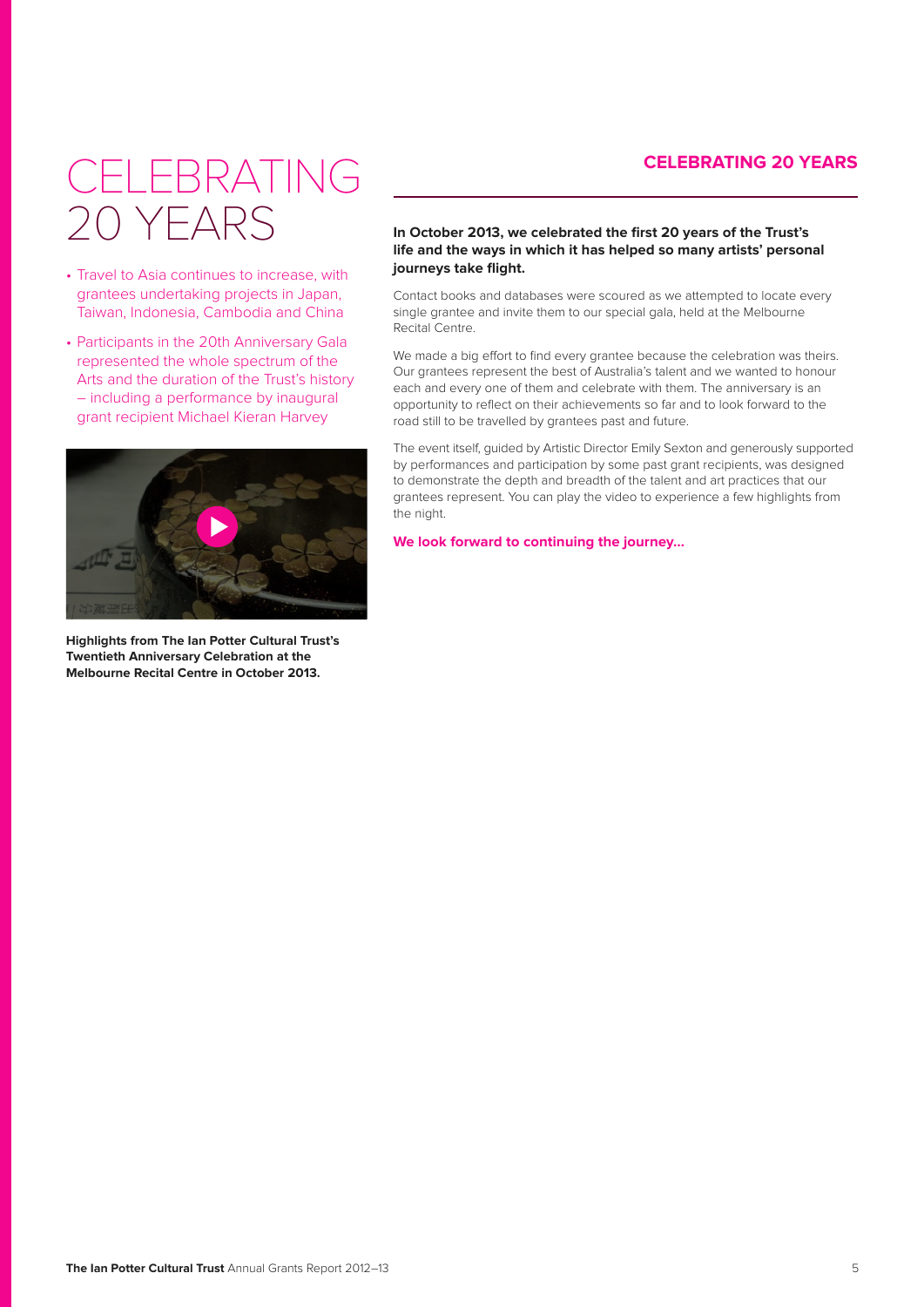## **THE YEAR IN REVIEW**

# <span id="page-7-0"></span>THE YEAR IN REVIEW

This year, our 20th Anniversary gave us the opportunity to shine a light on our talented grantees and their diverse and fascinating practices.



**Program Manager Claire Rimmer discusses some highlights from a milestone year for The Ian Potter Cultural Trust.**

**As we spoke with grantees in the lead-up to the celebration, we heard stories of what the Cultural Trust grants mean to artists. Beyond what the money enables, the message that resonated described how a grant can build an artist's confidence in their practice. Often, earlycareer support is hard to come by for Australian artists, and we're proud to continue supporting our country's exceptional talent.**

As well as our twentieth anniversary, the year also saw the launch of the inaugural Ian Potter Moving Image Commission. Following the decade-long Ian Potter Music Commissions concluded in 2009, the Moving Image Commission is the next chapter in our ongoing commitment to strategic arts commissions and gives us the opportunity to work closely with the Australian Centre for the Moving Image.

The inaugural grant was awarded to Angelica Mesiti, an artist with an ongoing interest in sound and its history. Angelica's winning project looks at whistling as a form of communication, and she has spent time with remote communities in Greece, Turkey, the Canary Islands and the French Pyrenees capturing fascinating footage of this dying art. We're excited to see what Angelica brings to ACMI when her exhibition opens there in February 2014. Early reports suggest we can expect a beautiful work with a lot of heart and warmth.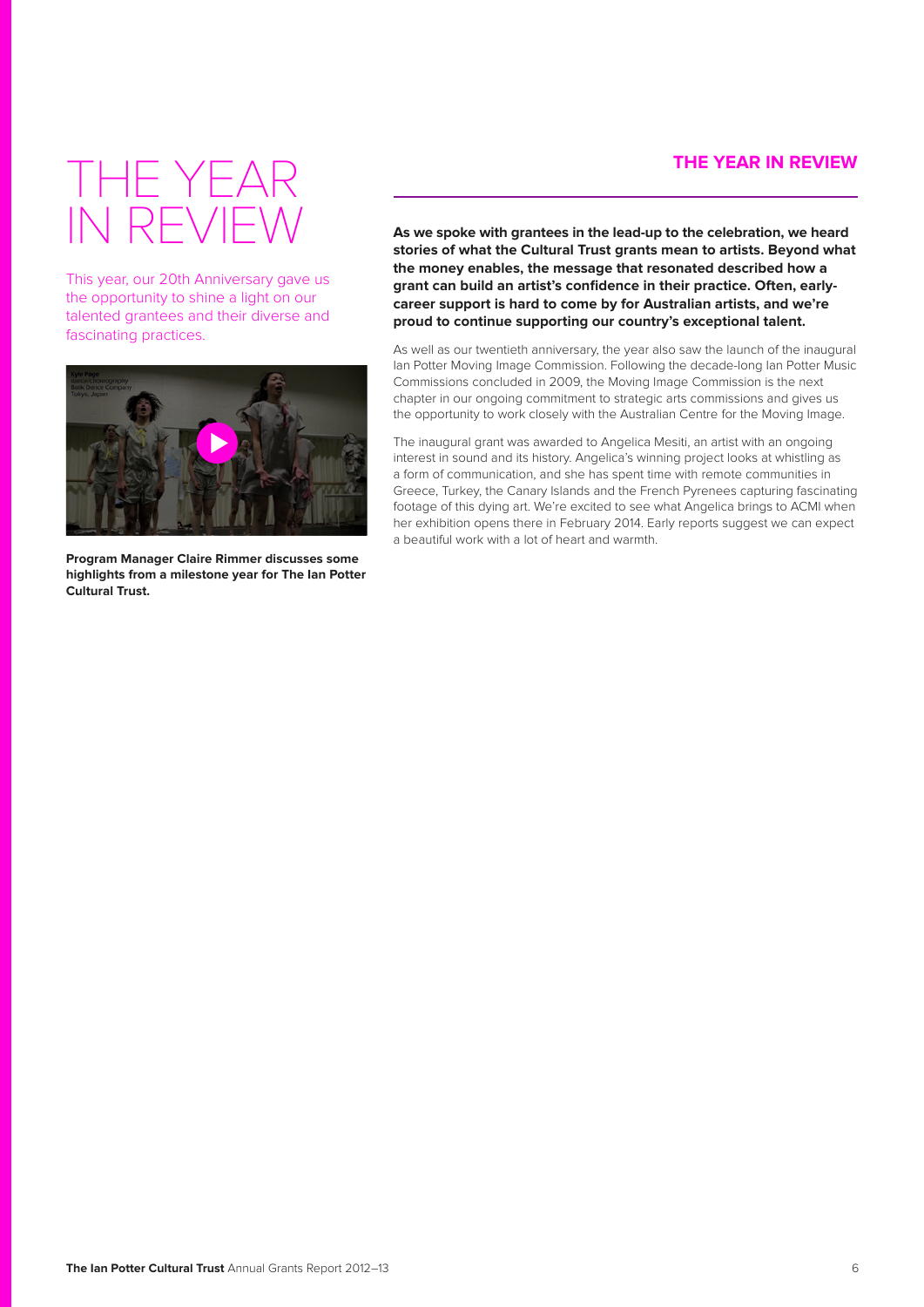## **SPOTLIGHT ON**

# <span id="page-8-0"></span> $\bigcap$   $\bigcap$   $\bigcap$ ON

### **The diversity of the artistic practices supported by the Cultural Trust continues to inspire and excite us.**

Whether it's Branan Dubh and his study of the ancient dhrupad style of Indian raga music or Sophie Brown learning from typographic experts in New York and Rome, our grantees remind us each year just how deep the well of Australian arts talent truly is.

The frontiers of the Australian arts sector continue to be pushed by artists using their grants to chase excellence across disciplines and around the globe.

We have included here a small sample of the year's standout grantees.

## **OSCAR LOPEZ**

**A performer, director and writer, Oscar Lopez finished his studies at Melbourne University in 2009 and immediately set about directing an award-winning show, taking it to the Edinburgh Festival in 2011. Interested in theatre that is socially and politically relevant, Oscar has a passion for "verbatim" (or documentary) theatre, a form created with exact quotes from interviews conducted by the theatre makers. To develop his work in this area, Oscar secured a ten-month internship at Tectonic Theatre Company in New York City.**

"Tectonic is one of the world's foremost companies in this technique," says Oscar, "and to be able to observe their process closely in terms of both the lengthy research and development as well as the creation of theatrical moments was truly invaluable."

While being based in New York was its own highlight, Oscar cites a trip to the University of Northern Iowa for a one-week development as the standout of his internship. "Being in a small town, without distractions, to focus on making theatre for a week was an unforgettable experience," he says. "As part of this trip we went to a centre for young people with disabilities and engaged them through theatre games. The joy that was felt in that room made me realize the true power of theatre."

Since completing his internship, Oscar has decided to stay in New York for another year, having secured further assistance from an Arts Council Art Start Grant. Not one to take any opportunity for granted, Oscar has written and is directing a play at Manhattan Repertory Theater and is developing a new documentary verbatim play with colleagues from Tectonic. He is also planning to travel to Brazil later this year to study with the Theatre of the Oppressed.



Theatre-maker Oscar Lopez has been able to extend his stay in New York, writing and directing a new play for Manhattan Repertory Theater.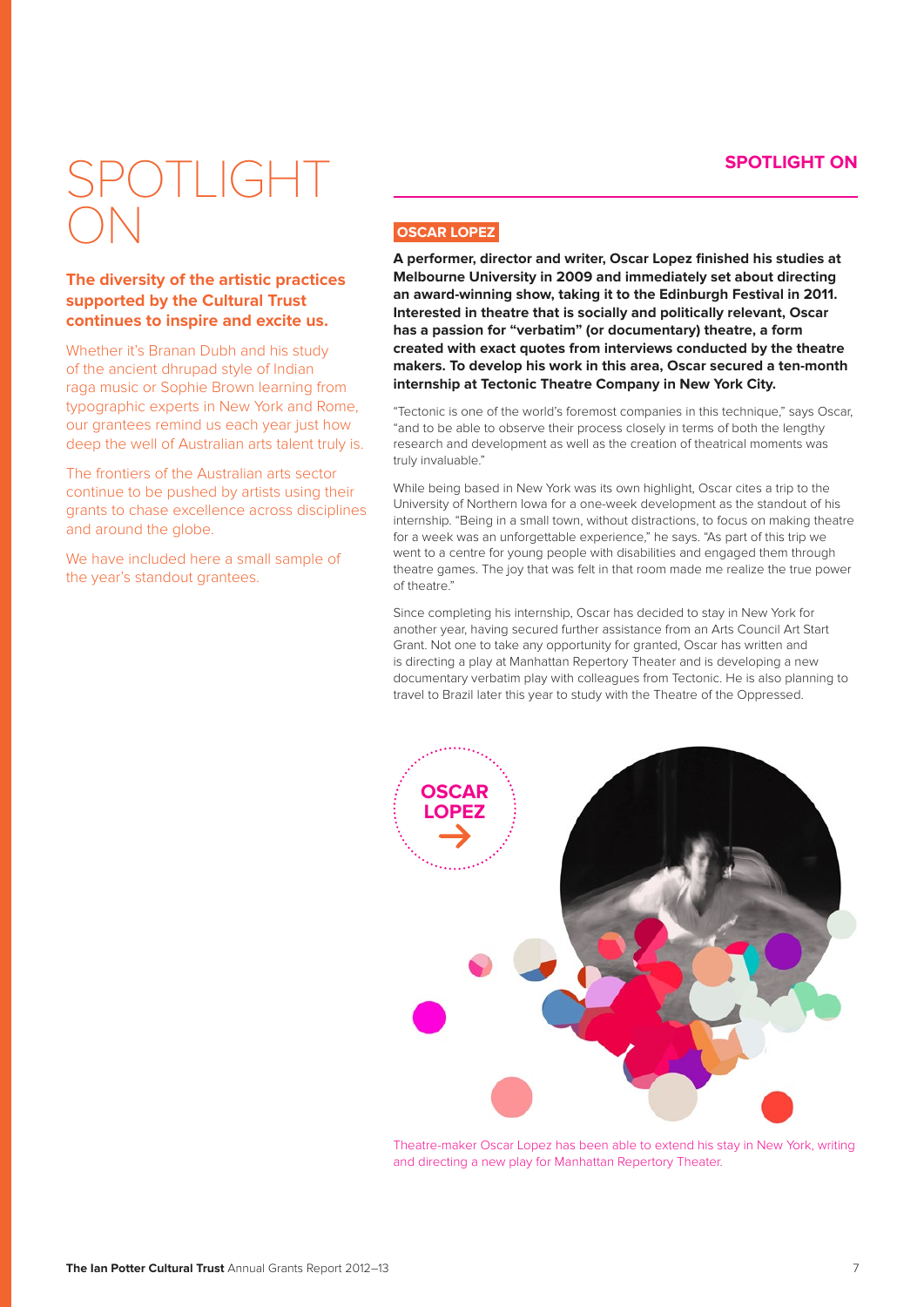

After a fruitful few months in Europe, Amy Spiers is now working towards her doctorate at the Victorian College of the Arts.

#### **AMY SPIERS**

**Amy's work is easier to experience than to describe. Her participatory site-specific public art is thought-provoking, playful and designed to break down barriers between audience and artwork.**

This year, Amy completed an internship with Situations, an award-winning studio in Bristol, UK. She then went on to a residency at artist collective Zentrum für Kunst und Urbanistik in Berlin. In both Bristol and Berlin, Amy took up invitations to extend her stay. This led to further opportunities: attending the London Art Book Fair, the Liverpool Biennial and exhibitions in Paris and Venice, and assisting on high-profile large-scale public artworks alongside well-known UK artists such as Alex Hartley, Anna Barriball and Tim Etchells.

Amy experienced all levels of a major artistic program while helping organise The Last Days of Nowhereisland, a program of films, performances and discussions which led to her authoring a selection of [Nowhereisland](http://nowhereisland.org/citizenship/constiution/)'s top 150 constitutional propositions.

At the end of her residency in Berlin, Amy, along with artist Catherine Ryan, gave a final presentation of her research, which involved an unveiling ceremony for a monument dedicated to forgetting, and an [Australia Day BBQ](https://thefuturesofthepast.wordpress.com/artworks/monument/) in the snow.

Amy now hopes to build on her Berlin research to devise new ways of presenting Australia's history – particularly its difficult past – in its own public spaces; and, from her experience working on Nowhereisland, to begin work on larger-scale, original and ambitious public artworks. Amy is now deep into a PhD at the Victorian College of the Arts. Make sure you to keep an eye on Melbourne's public spaces for the next chapter of her career.



Dancer and choreographer Rennie McDougall is putting his New York experience to work with two new pieces in development.

### **RENNIE MCDOUGALL**

**Since graduating from the Victorian College of the Arts, Rennie has worked with some of Australia's best dance companies: Chunky Move, BalletLab and Lucy Guerin Inc. Often, talented dancers remain safely in the role of performer, but Rennie has continued to carve a path as a dance maker in parallel with performance commitments, developing his own choreography and presenting a major work at Next Wave Festival.**

With this grounding, Rennie headed for New York, where, along with Luke George, he became one of two outstanding VCA dance graduates to complete an NYC residency with support from the Cultural Trust this year.

Originally, Rennie had not intended to perform in New York, but after working with renowned artistic director Wally Cardona he was invited to be part of a performance. "What I gained was a broadening of knowledge, an education in how people in New York are approaching dance-making now, and an opportunity to establish a professional connection with artists who inspire me," says Rennie.

Now back in Australia, Rennie is in the process of creating two new works: a small piece for the Melbourne Fringe festival and a collaborative project with Phillip Adams BalletLab. Both projects are being informed by Rennie's New York experiences, and a return to the Big Apple is already planned.